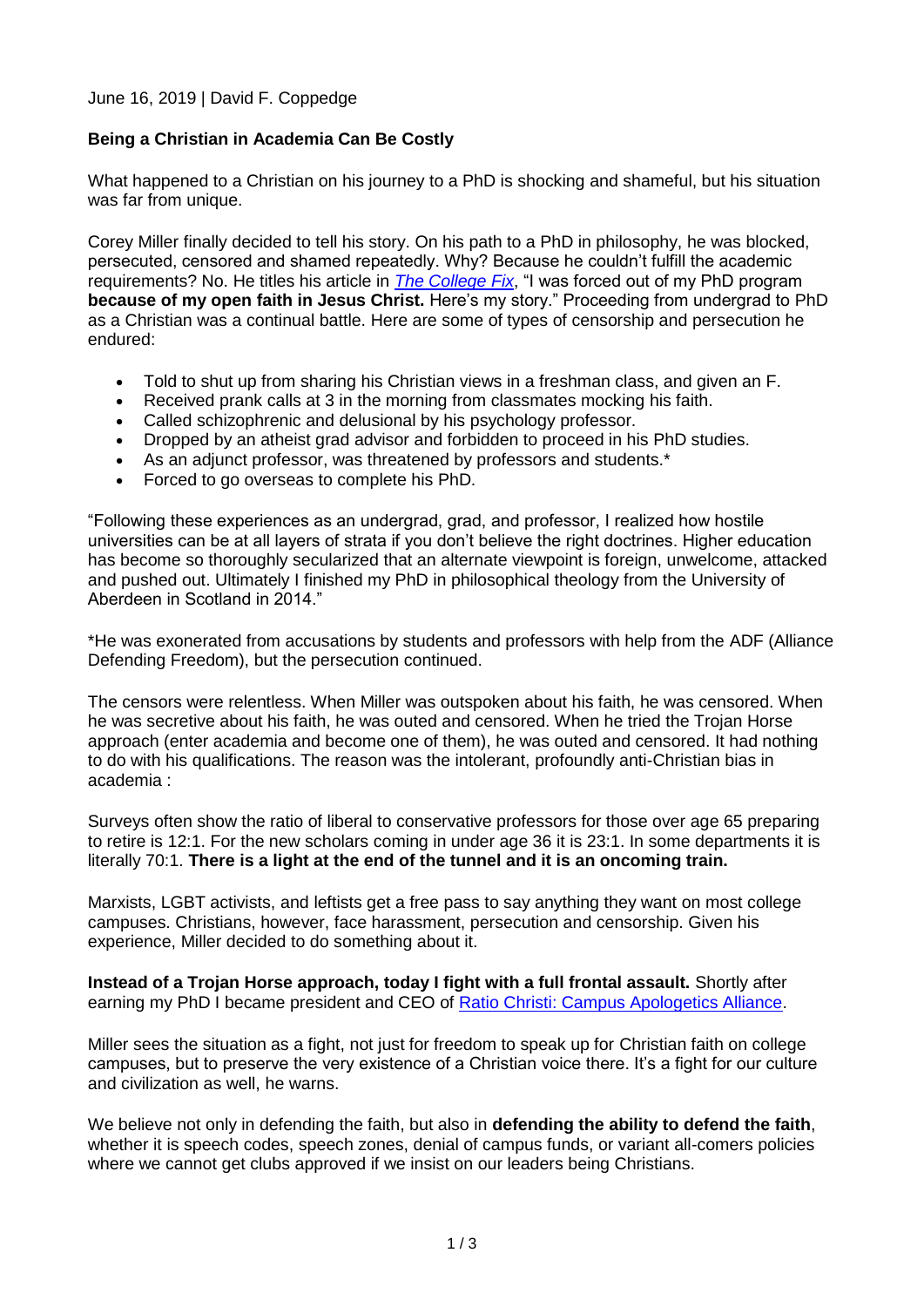We've been involved in at least 17 cases of legal proceedings, won a federal victory at one university and recently won another this month.

## **Slaughtering, Silencing, and Censoring the Darwin Skeptics**



One of our contributing writers, Jerry Bergman, alerted the editor of CEH about Miller's story that was published May 22. Dr Bergman knows a lot about persecution of Christians and creationists in academia. For 30 years, he has gathered case studies similar to Miller's, and has published them in books and articles. His first major book on this subject, *[Slaughter of the Dissidents:](https://www.amazon.com/Slaughter-Dissidents-Jerry-Bergman/dp/0981873405) The Shocking Truth About Killing the Careers of Darwin Doubters* (2008, 475 pages), with 45 five-star reviews on Amazon, shocked readers with accounts of more than ten famous persons who suffered the unfairness and censure of Darwinists in academia and the press.

As the university goes, so goes the culture. The university is the most influential institution in western civilization. From it come our doctors, lawyers, political leaders, journalists, artists, k-12 educators and even future professors. Stalin once said "ideas are more powerful than weapons. We don't allow our enemies to have weapons. Why should we let them have ideas?" And Abraham Lincoln said, "the philosophy in the classroom in one generation will be the philosophy of government in the next." —Corey Miller



Bergman's second book, *[Silencing the Darwin Skeptics:](https://www.amazon.com/Silencing-Darwin-Skeptics-Slaughter-Dissidents/dp/0981873480/ref=cm_cr_arp_d_product_top?ie=UTF8) The War Against Theists* (2012, 385 pages) added five more lengthy accounts of additional victims, plus short accounts of 15 more. In addition, this book called out specific institutions for persistent violations of rights of "Darwin skeptics"— a term broader than just Christians, creationists or theists. Darwin skeptics include anyone who doubts the secular consensus that Darwinian evolution is capable of explaining the world and the universe. Bergman also shows why appeals to the typical legal organizations that are supposed to protect our rights (ACLU, NEA, and AAUP) usually fail, because those organizations are just as hostile as the Darwinists in academia, as are the courts. Most interesting in this book are

discussions of the tactics these totalitarians use to ridicule and silence those who refuse to bow the knee to St. Darwin. Bergman compares these tactics to those used by the Nazis.

"Christians largely founded the university as a prominent feature of western civilization. But today we fight for our right to exist on the campus. The powers of secularism don't lose any sleep over Christian marginalization. But Christians who sleep rather than fight for our right sacrifice not only our voice, but that of western civilization." —Corey Miller



The third book in the series, *[Censoring the Darwin Skeptics:](https://www.amazon.com/Censoring-Darwin-Skeptics-Eliminating-Dissidents/dp/0981873421/ref=sr_1_1) How Belief in Evolution Is Enforced by Eliminating Dissidents* (2018, 495 pages), contains all new material, providing a strong capstone to the whole trilogy. Eight new case studies are presented in detail, but before them, Bergman reveals the tactics of the censors. For ten chapters, he describes pervasive censorship against Darwin doubters in our society and how the perpetrators do it everywhere, using tactics both subtle and blatant. For instance, bookstores and libraries hide intelligent design books written by PhD scientists in the religion section, but showcase Darwinist books by atheists like Richard Dawkins in the science section. Reporters grab boilerplate pro-Darwin, anticreationist text for their stories, and rely on Darwinist talking points whenever discussing views skeptical of Darwinism. Schools give failing

grades and even oust students who try to present non-Darwinian material in class. Universities deny grants, research results and internet access to Darwin skeptics. State legislatures deny accreditation to institutions wanting to teach creation or ID. Peer reviewers refuse to publish results